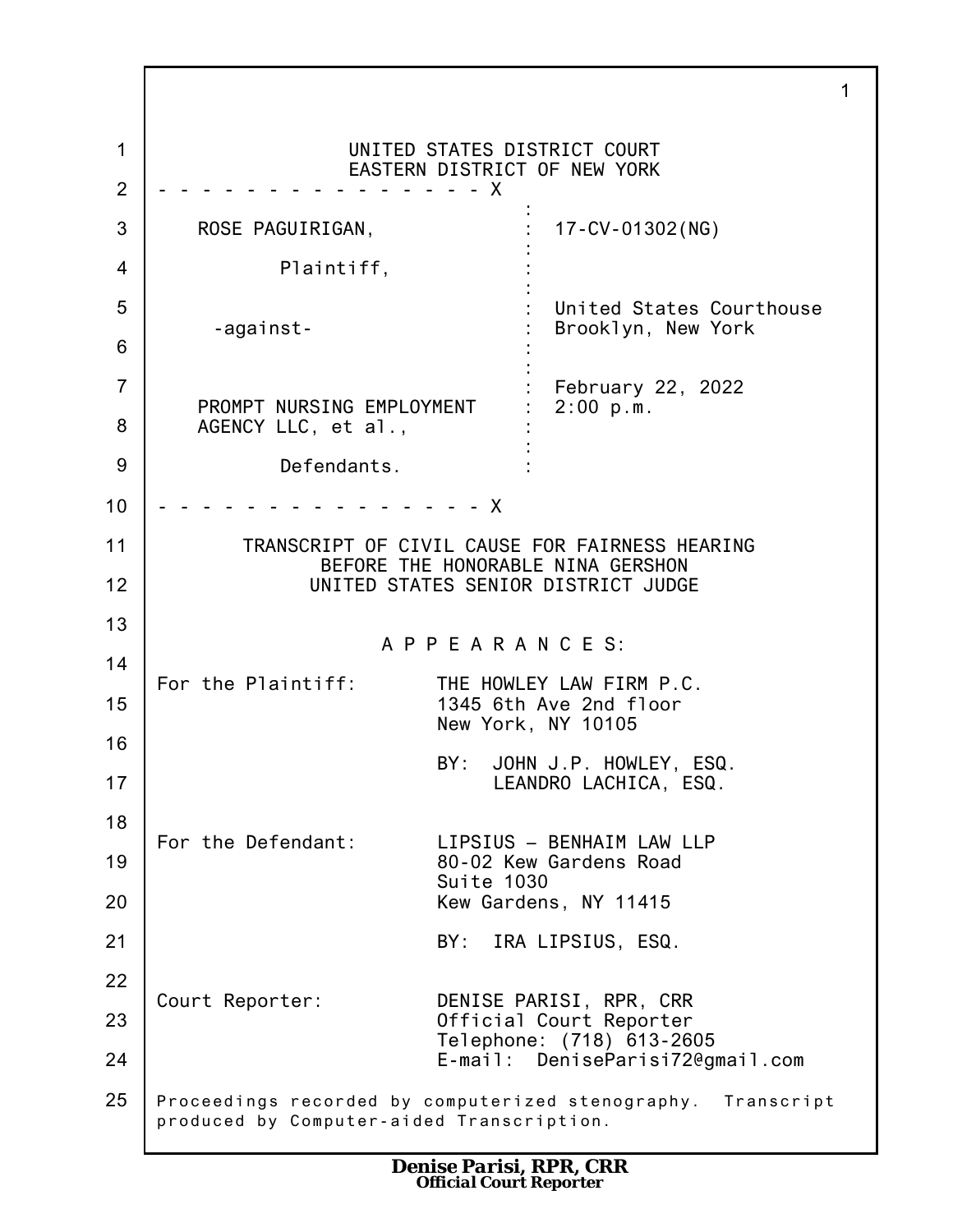|                |                    | Proceedings                                                                                    | $\overline{2}$ |
|----------------|--------------------|------------------------------------------------------------------------------------------------|----------------|
| 1              |                    |                                                                                                |                |
| 2              |                    | (All parties present via videoconference.)<br>THE COURTROOM DEPUTY: Civil cause for a fairness |                |
| 3              |                    | hearing in regards to Paguirigan versus Prompt Nursing, docket                                 |                |
| $\overline{4}$ | number 17-CV-1302. |                                                                                                |                |
| 5              |                    | May I have the appearance for the plaintiff, please.                                           |                |
| 6              |                    | MR. HOWLEY: Good afternoon, Your Honor.                                                        |                |
| $\overline{7}$ |                    | This is John Howley for plaintiffs.                                                            |                |
| 8              |                    | THE COURTROOM DEPUTY:<br>Thank you.                                                            |                |
| 9              |                    | For the defendant.                                                                             |                |
| 10             |                    | THE COURT: Good afternoon.                                                                     |                |
| 11             |                    | MR. LIPSIUS: Good afternoon, Your Honor.                                                       |                |
| 12             |                    | Ira Lipsius of Lipsius-BenHaim for the defendants.                                             |                |
| 13             |                    | THE COURTROOM DEPUTY: Thank you.                                                               |                |
| 14             |                    | Is there anyone else on the line that I need to have                                           |                |
| 15             |                    | their appearance for?                                                                          |                |
| 16             |                    | (Pause.)                                                                                       |                |
| 17             |                    | THE COURTROOM DEPUTY: No?                                                                      |                |
| 18             |                    | On the phone, I have a colleague of -- I guess a                                               |                |
| 19             |                    | paralegal or a colleague of Mr. Howley. No one else is on the                                  |                |
| 20             |                    |                                                                                                |                |
| 21             |                    | THE COURT: What's the name?                                                                    |                |
| 22             |                    | THE COURTROOM DEPUTY: The name? Lachica.                                                       |                |
| 23             |                    | MR. HOWLEY: He's actually my co-counsel, Leandro                                               |                |
| 24             | Lachica.           |                                                                                                |                |
| 25             |                    | THE COURTROOM DEPUTY: He is on the AT&T conference                                             |                |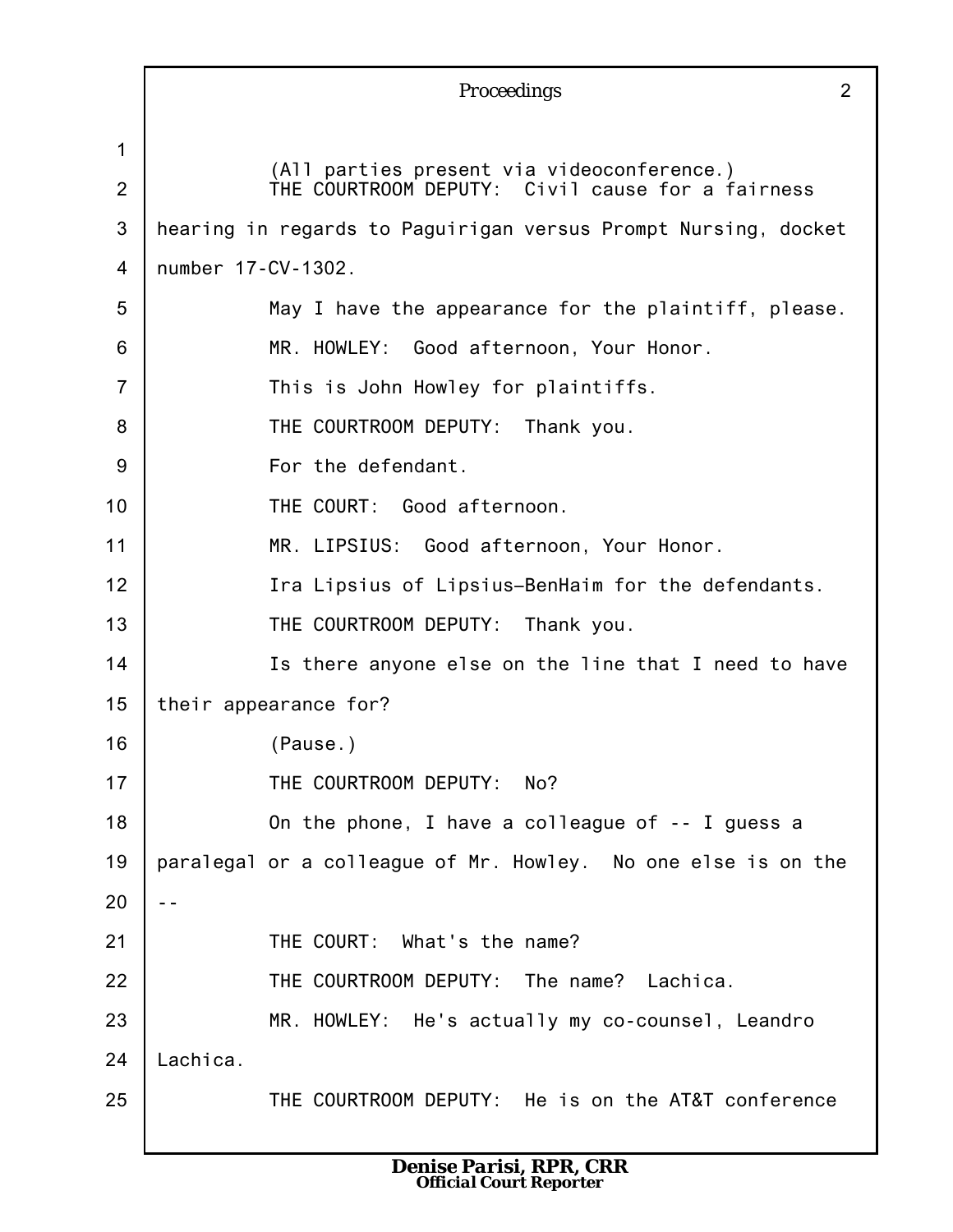|                | 3<br>Proceedings                                               |
|----------------|----------------------------------------------------------------|
| $\mathbf{1}$   | line, and there's no one else there other than him.            |
| $\overline{2}$ | THE COURT: All right. Thank you.                               |
| 3              | Good morning, everyone.                                        |
| 4              | With respect to the motions that are before me                 |
| 5              | today, I just wanted to note preliminarily that with respect   |
| 6              | to the terms of the settlement, as to which you are seeking    |
| $\overline{7}$ | approval, I reviewed them carefully before granting            |
| 8              | preliminary approval, and other than questions that I have     |
| $9\,$          | about the various objections that have been raised, I have no  |
| 10             | questions about the terms of the settlement.                   |
| 11             | I do have one brief question for Mr. Howley about              |
| 12             | the attorneys' fees motion where you say that you have a       |
| 13             | contingency agreement with Ms. Paguirigan, and I just wanted   |
| 14             | to know what that percentage recovery is in that agreement.    |
| 15             | MR. HOWLEY: That agreement provides for one-third              |
| 16             | of pretrial, or 40 percent if we ended up going to trial, but  |
| 17             | I am not seeking any fees from her or anyone else other than   |
| 18             | the fees that I have applied for Court approval for.           |
| 19             | THE COURT: All right. Thank you.                               |
| 20             | So let's turn, then, to the objections, and I did              |
| 21             | want to note that the objectors were given an opportunity to   |
| 22             | reply to counsels' responses to the objections. My             |
| 23             | understanding is that only two were received -- two replies -- |
| 24             | both from the objector Maagad, and I just want to confirm with |
| 25             | counsel that no other replies were received by them, and that  |
|                |                                                                |

*Denise Parisi, RPR, CRR Official Court Reporter*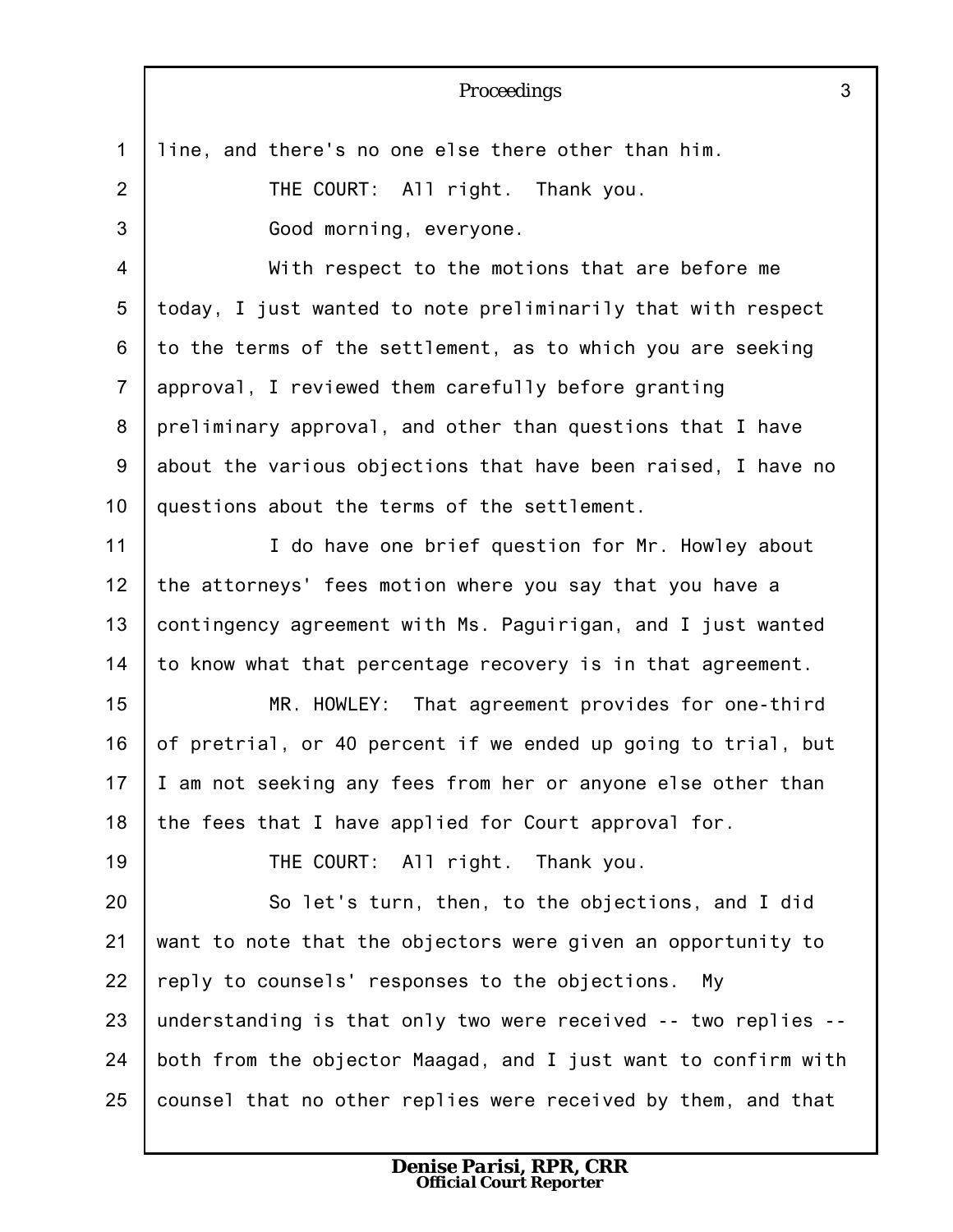|                | Proceedings<br>$\overline{4}$                                  |
|----------------|----------------------------------------------------------------|
| $\mathbf{1}$   | they also have no further communications from or to, for that  |
| 2              | matter, any of the objectors.                                  |
| 3              | Is that correct?                                               |
| 4              | MR. HOWLEY: Your Honor, I'm not sure I saw the                 |
| 5              | replies from Ms. Maagad -- I have not received any replies     |
| 6              | directly from anyone -- and I've only had one communication    |
| $\overline{7}$ | with Eunice Ramirez. She is the objector who both sides agree  |
| 8              | should have been included in the class, and we have proposed   |
| 9              | including her in the settlement and increasing the settlement  |
| 10             | amount by \$22,400.18 to accommodate that claim; and           |
| 11             | Ms. Ramirez sent me an email over the weekend that she found   |
| 12             | that to be acceptable. That's the only communication. I        |
| 13             | haven't -- I haven't been able to speak to her since I got her |
| 14             | email.                                                         |
| 15             | THE COURT: All right. Maybe it would be helpful --             |
| 16             | I don't know, maybe we didn't file it; it came by email.       |
| 17             | Mr. Lipsius, you don't have any other replies or any           |
| 18             | other communications with objectors?                           |
| 19             | I can't hear you, counsel. I can't hear you.                   |
| 20             | MR. LIPSIUS: Can you hear me now?                              |
| 21             | THE COURT: Yes.                                                |
| 22             | MR. LIPSIUS: Okay.                                             |
| 23             | The only objections that I have seen are those that            |
| 24             | have been forwarded to me by -- by Mr. Victor -- is it Victor  |
| 25             | Joe or Joe Victor? I'm sorry if I have it wrong.               |
|                |                                                                |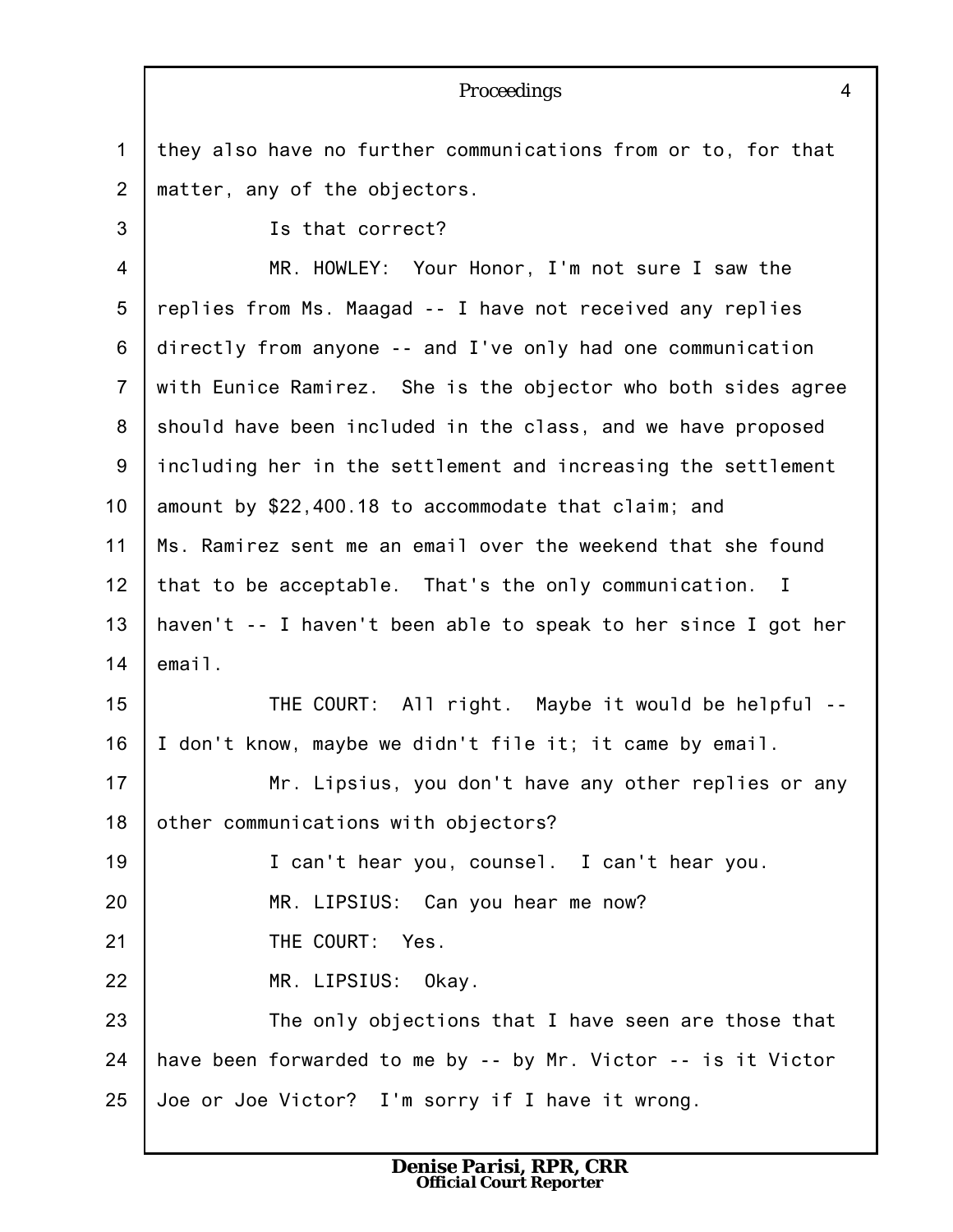|                | 5<br>Proceedings                                               |
|----------------|----------------------------------------------------------------|
| $\mathbf{1}$   | THE COURT: Victor Joe.                                         |
| $\overline{2}$ | MR. LIPSIUS: Victor Joe. Okay. I apologize.                    |
| 3              | The only ones are -- those are the only ones that              |
| 4              | have been forwarded to me by Victor Joe and that Mr. Howley    |
| 5              | has forwarded to me. That's the only thing I've seen.          |
| 6              | THE COURT: All right.                                          |
| $\overline{7}$ | Counsel, I think it might be helpful, I have right             |
| 8              | near me the objections that are quite brief from Ms. Maagad,   |
| 9              | and I will get that, I have it printed out, and I will read it |
| 10             | to you, okay? Just a moment.                                   |
| 11             | (Pause.)                                                       |
| 12             | THE COURT: Victor, let's make sure that these get              |
| 13             | put on the docket.                                             |
| 14             | Okay. So these were by email to Victor Joe. One                |
| 15             | was sent February 10th, and the "by" line is Lani Alvarez, but |
| 16             | I understand from my clerk that that is actually Ms. Maagad,   |
| 17             | and she writes, "Thank you for the time. Isn't it amazing      |
| 18             | that it's just the three of us who had signed the immediate    |
| 19             | home care contract. We are hired by some people at Prompt      |
| 20             | Nursing. That's where we received our salary of \$29 per hour  |
| 21             | for three years."                                              |
| 22             | And then on February 15th, she sent something                  |
| 23             | identified as a reply that says, "Sentosa is Sentosa. Where    |
| 24             | is your mercy?"                                                |
| 25             | And, I don't know, Victor can probably send those to           |
|                |                                                                |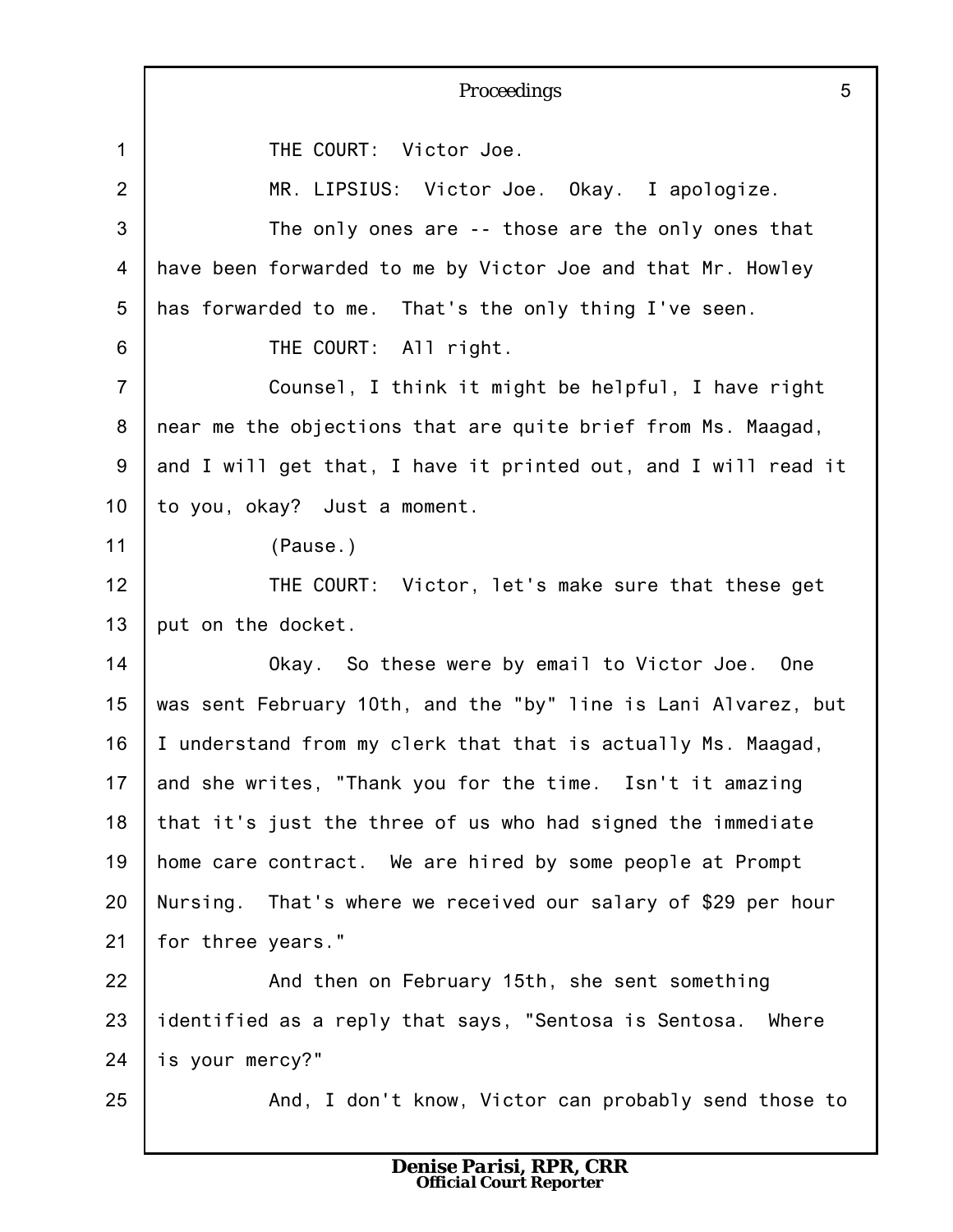|                | 6<br>Proceedings                                               |
|----------------|----------------------------------------------------------------|
| 1              | you right now if you don't have it.                            |
| $\overline{2}$ | But, in any event, Victor, make sure that they get             |
| 3              | filed.                                                         |
| 4              | All right.                                                     |
| 5              | THE COURTROOM DEPUTY: Yes, ma'am.                              |
| 6              | THE COURT: So I thought I should hear first from               |
| $\overline{7}$ | counsel regarding the objections, and then I will have         |
| 8              | something to say.                                              |
| 9              | MR. HOWLEY: Thank you, Your Honor.                             |
| 10             | I would start by pointing out that with the                    |
| 11             | exception of Ronaldo Ignacio, no one really objects to the     |
| 12             | fairness of the financial terms of the settlement. In fact,    |
| 13             | everybody wants to be included. So we have -- in terms of      |
| 14             | objections to the terms of the settlement, the only objection  |
| 15             | we have is from Mr. Ignacio who says that the settlement       |
| 16             | should include the amounts that individual nurses paid to buy  |
| 17             | out their contracts or the liquidated damages payments.        |
| 18             | We did not include --                                          |
| 19             | THE COURT: Excuse me. Let me ask you about that.               |
| 20             | Just to confirm, he uses the term "buyout," and I'm            |
| 21             | drawing some inferences as to what he means by that, but I     |
| 22             | wanted to confirm with you -- I think you are confirming it -- |
| 23             | that what you understand that to mean is that if a nurse       |
| 24             | wanted to leave before three years, they bought out the        |
| 25             | contract.                                                      |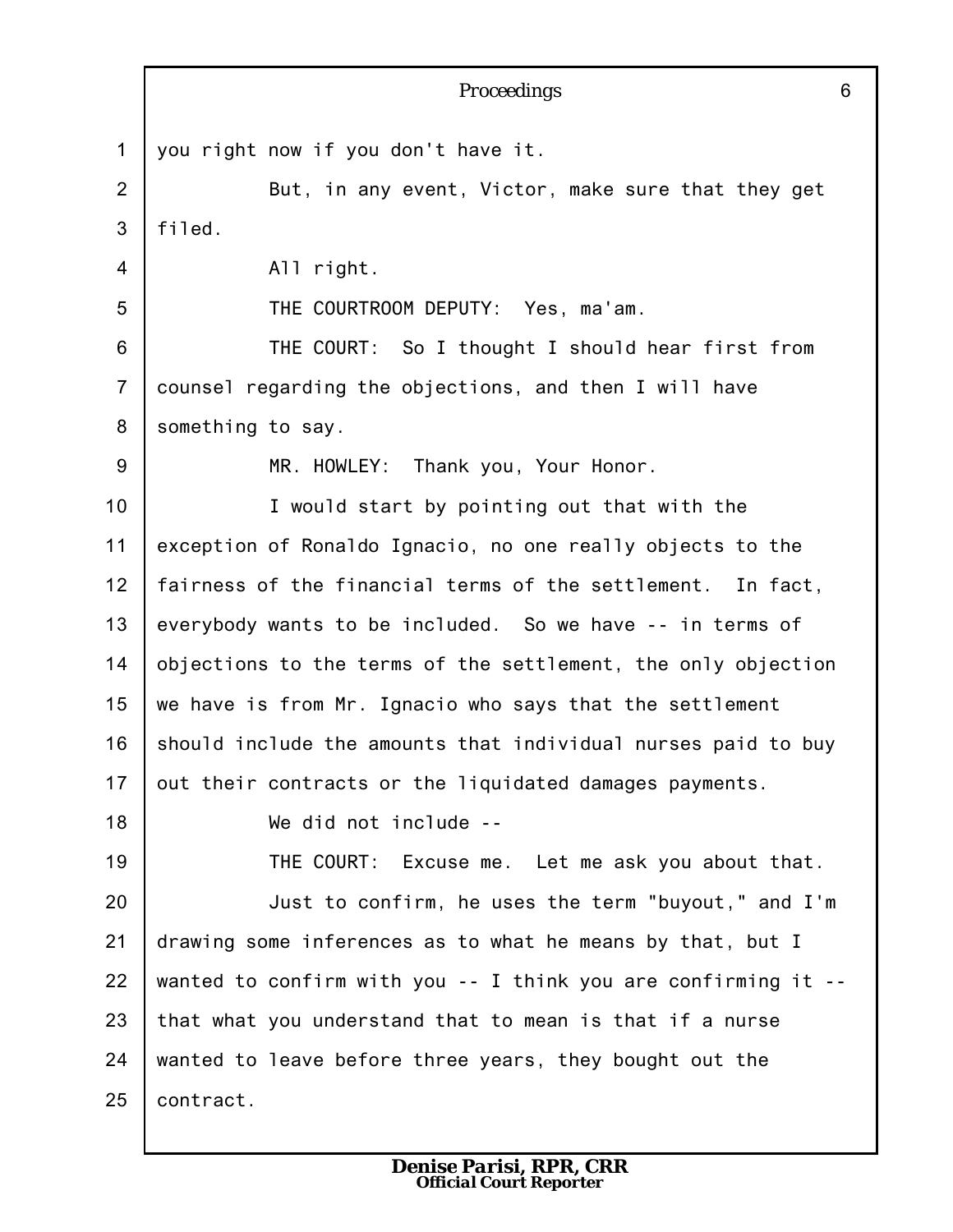|                  | $\overline{7}$<br>Proceedings                                  |
|------------------|----------------------------------------------------------------|
| $\mathbf 1$      | MR. HOWLEY: Yes. And they did that by paying the               |
| $\overline{2}$   | liquidated damages amount in the contract, and we did not      |
| 3                | include a claim --                                             |
| 4                | THE COURT: But they didn't necessarily pay the                 |
| 5                | whole amount when they made a settlement like with Ms. Tirol?  |
| 6                | MR. HOWLEY: Yes, that's correct, Your Honor. And,              |
| $\overline{7}$   | frankly, that's why we did not include that claim in the       |
| 8                | complaint or in the class notice. It's because when we         |
| $\boldsymbol{9}$ | investigated the claims at the beginning of the case, and when |
| 10               | we spoke to actual and potential class members during the      |
| 11               | case, we discovered that there was no uniform payment. Most    |
| 12               | of the nurses who paid worked for two years before paying, and |
| 13               | so their liquidated damages were \$8,666.66, which there was   |
| 14               | some testimony in the case that Your Honor actually refers to  |
| 15               | in the summary judgment decision where that might not be       |
| 16               | sufficient -- that 8,600 and change payment may not be         |
| 17               | sufficient to constitute serious harm because there were many  |
| 18               | nurses who were willing to just pay that, and the actual       |
| 19               | documented damages were close to \$5,000, so that was a tough  |
| 20               | claim to pursue.                                               |
| 21               | And then we looked at individuals who paid higher              |
| 22               | amounts, and many of them signed releases, and so that would   |
| 23               | have made it very difficult to bring a claim for reimbursement |
| 24               | of liquidated damages or buyout payments as a class claim, and |

25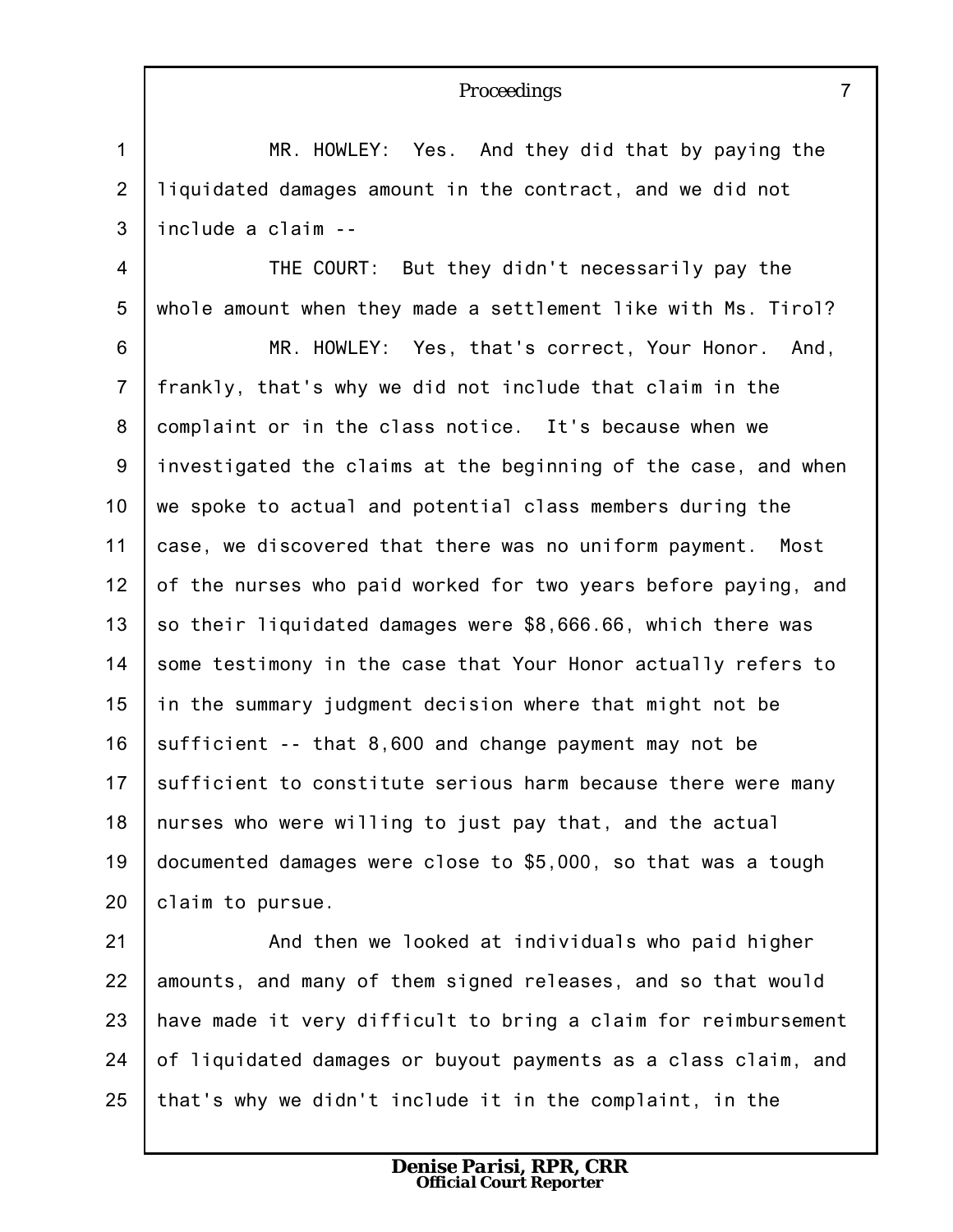1 2 3 4 5 6 7 8 9 10 11 12 13 14 15 16 17 18 19 20 21 22 23 24 25 *Proceedings* 8 notice, or in our damages motion. THE COURT: All right. Counsel, then, let me just put on the record that I do accept your response as sound. In my own review of the underlying papers, the complaint, by the decisions, and so on, confirms that indeed there simply never was a so-called buyout claim in this case, and, therefore, that objection is not sound. Turning to the other objections, though, those who you argue are not members of the class. MR. HOWLEY: Yes. Well, two of the individuals, Petronillo Reyes, who filed his objection as ECF Number 156, and Riza Renomeron, whose objection is filed as ECF 159, were both recruited and signed contracts well before the start of the class period. In Mr. Reyes's case, he actually provided me with a copy of his contract, which I included as an exhibit to my declaration, and he was recruited in 2005 and signed the contract in 2006, which is before the December 23, 2008, start date of the class period, and his contract does not provide for payment of the prevailing wage; it provides for a set hourly rate. So our position is that he's not a member of the class, and, even if he were, he would not be able to recover damages for underpayment of the prevailing wage. With respect to Riza Renomeron, she has not provided us with a contract, and the defendants have told me that they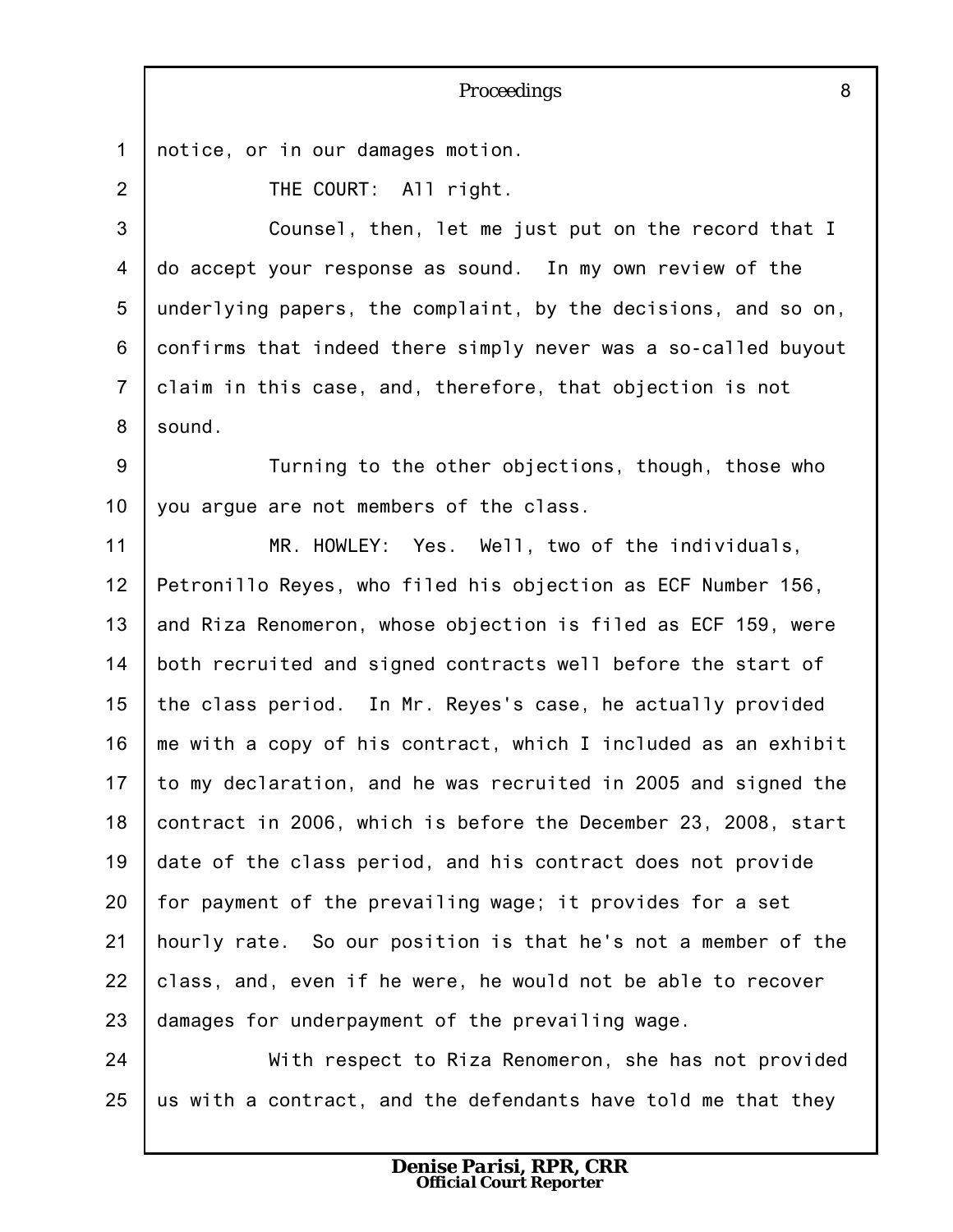1 2 3 4 5 6 7 8 9 are unable to find it. She has provided a document related to her immigration petition, which is dated May 30th, 2006, which is two years before the start of the class period; and what we've seen in this case is that before the defendants would start the immigration process, the nurse had to file -- had to sign a contract, and so we're confident that she must have signed her contract prior to December 23, 2008, probably two plus years before that date, and so we don't think she's in the class either.

10 11 12 13 14 15 16 THE COURT: Let me ask you a question about that, because I'm not sure I understand your basis for saying that the defendants required nurses -- foreign nurses to sign contracts before immigration petitions were filed. Didn't Ms. Paguirigan, herself, file an immigration petition in 2007 which would signify that she was recruited before that date and then not sign her employment contract until 2015?

17 18 19 20 21 22 MR. HOWLEY: That's a very good point, Your Honor. What happened with Ms. Paguirigan, and a lot of other nurses, is they signed the contract before their immigration petition was filed, and then they signed a later contract right before their interview because. As you may recall, Your Honor, it takes several years.

23 24 25 I actually spoke to Mr. Reyes and asked him if he had a second contract, and he said he thought he might, he would look for it, but he did not produce a second contract to

9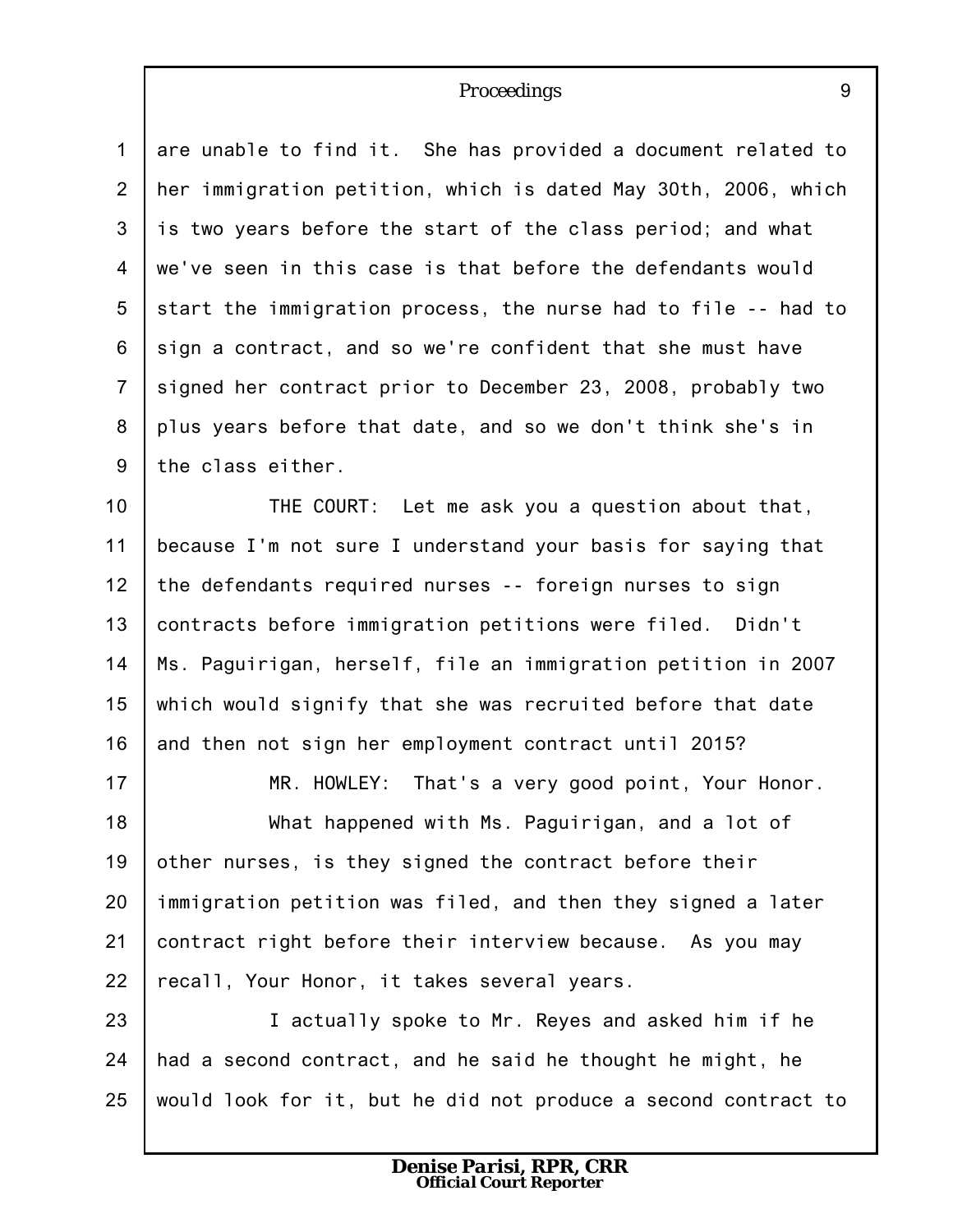1 2 3 4 5 6 7 8 9 10 11 12 13 14 15 16 17 18 19 20 21 22 23 24 25 *Proceedings* 10 me. THE COURT: I understand your position with regard to Mr. Reyes, but what about Ms. Paguirigan? MR. HOWLEY: She has not produced any contract. I've asked her to send me any contract she had, and the defendants have told me that they have not been able to find one. THE COURT: Right, but how would I be able to determine that her situation was like Mr. Reyes and not like Ms. -- pronounce it again. I guess all these years I've been pronouncing it as Paguirigan. Paguirigan? MR. HOWLEY: Paguirigan is good, Your Honor. THE COURT: Paguirigan, okay. How would I determine that? MR. HOWLEY: The problem is we have no evidence that would put her in the class. THE COURT: Well, you asked me to draw an inference. You are asking me to draw an inference, and I am pointing out how it might be difficult to draw that inference in light of your own individual client's situation. MR. HOWLEY: I think it's a fair inference, Your Honor, because someone would have her contract. The defendants would have it, or she would have it, if it existed -- if a later contract existed. THE COURT: But if an earlier contract would have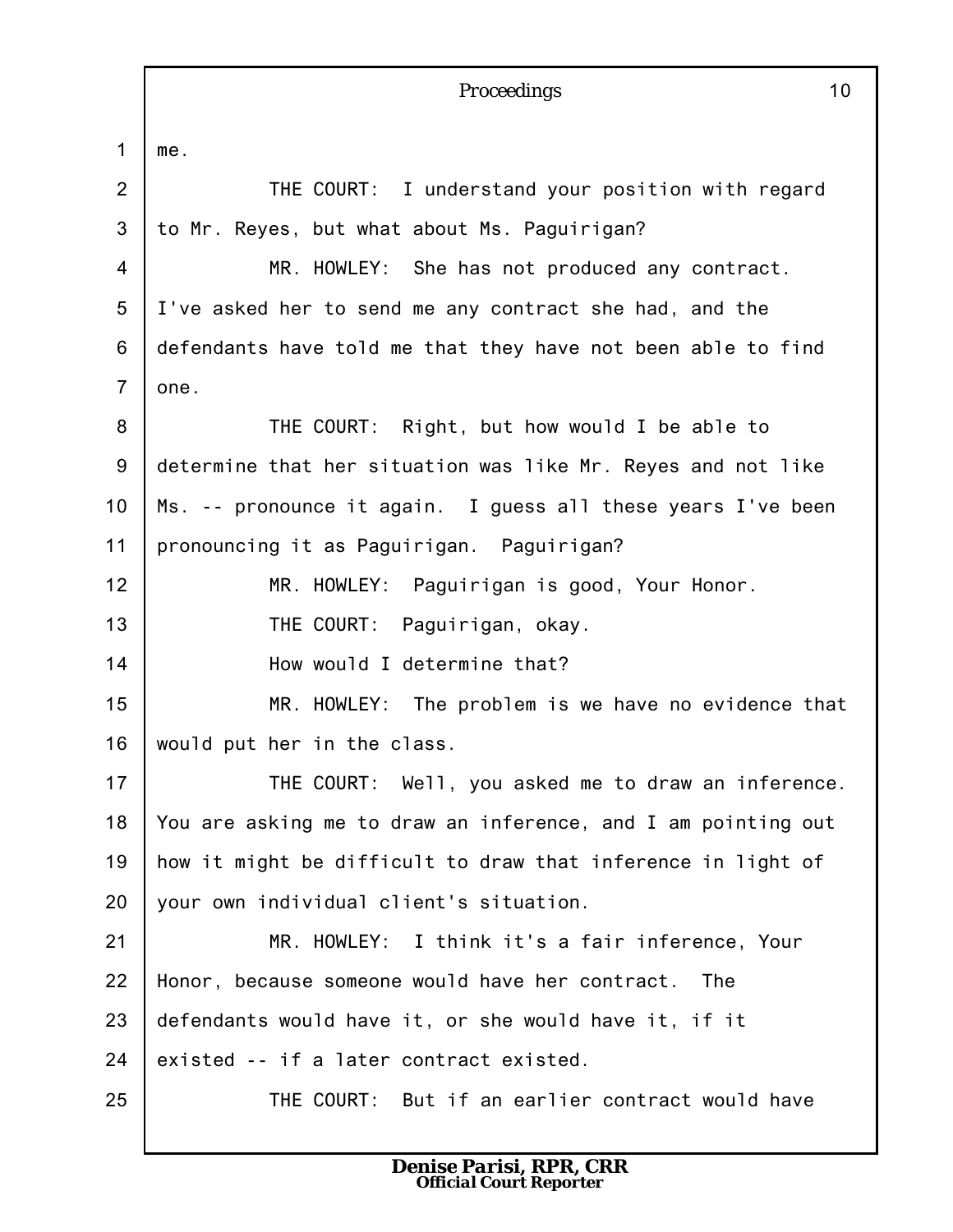1

existed I would deny you.

2 3 MR. HOWLEY: I understand, Your Honor. The problem is, we have no evidence to put her in the class.

*Proceedings*

4 5 6 7 8 9 10 THE COURT: Let me make some remarks and ask you some questions about the situation with regard to Mr. Reyes. So the issue I would like to ask counsel to address -- and by the way, I think I will need -- and I will discuss that more later -- some supplemental responses from counsel, but let me just tell you what the questions are, and I will try to tell you where I do feel like I have resolved the issues.

11 12 13 14 15 16 17 18 You've taken the position -- except for Ms. Ramirez and Mr. Ignacio -- the other objectors are not members of the class -- but the class definition, itself, is very, very broad, so I'm interested in what the basis is for your position that they're not in the class as opposed to being in the class but not, for example, entitled to relief because of the nature of the claims, and I may be asking you to look into this.

19 20 21 22 23 24 25 Is it your position that the class definition must be read in conjunction with the claims in the case? And, if so, do you have any authority for doing that? For example - and this applies to Petronillo Reyes' objection. I certainly agree with you that the class complaint does not include claims based on hourly rate errors as opposed to prevailing rate errors, and then it addresses only the type of liquidated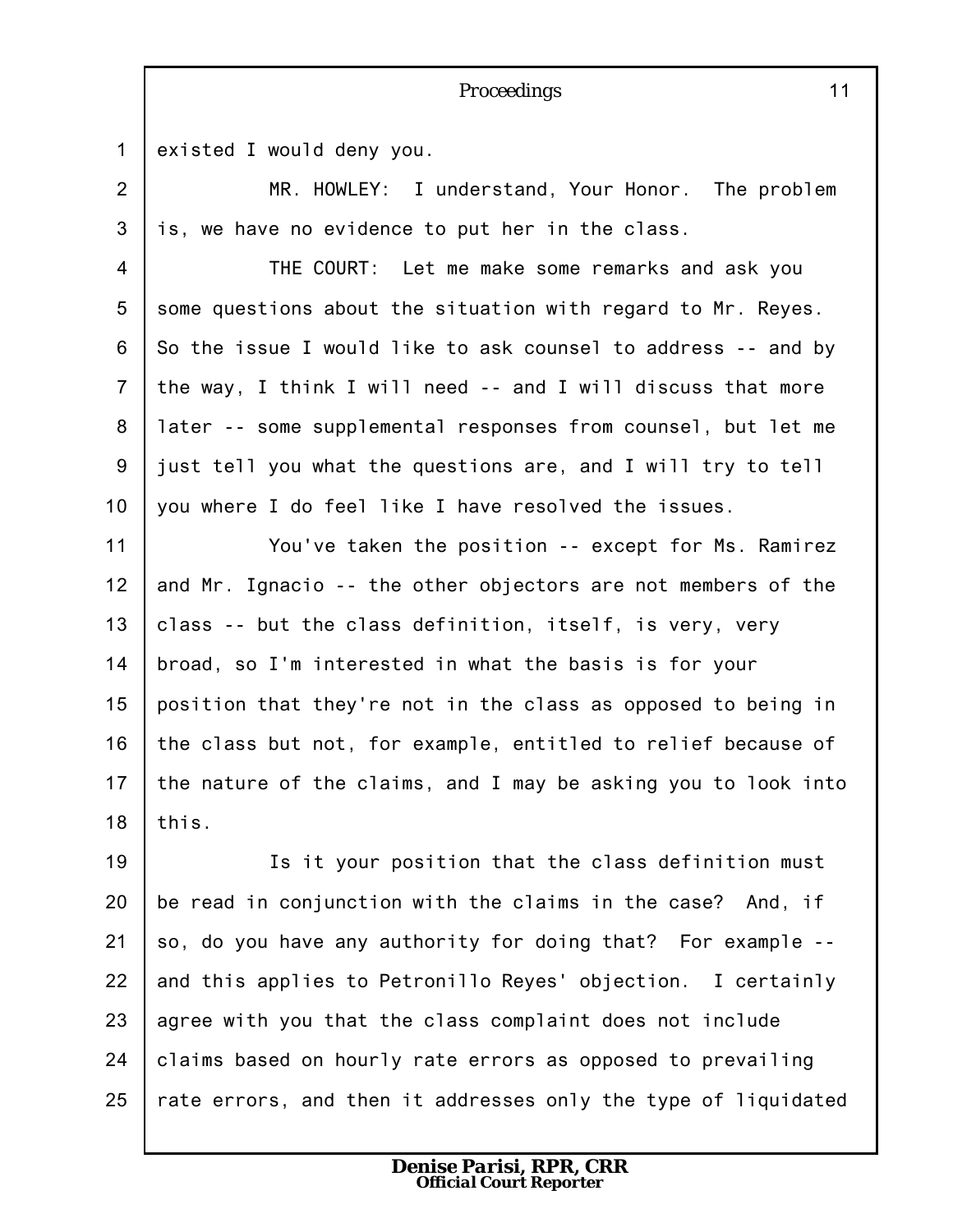1 2 3 4 5 6 7 8 9 10 11 12 13 14 damages clause contained in Ms. Paguirigan's contract, which includes, among other things, the requirement that the employee sign a confession of judgment, and it was a very significant part of the complaint, and also of my liability decision, and I do not see that kind of -- there is a liquidated damages claim -- I mean, liquidated damages clause in the earlier hourly rate contracts, but they use quite different language, and they use language which I never addressed or found illegal in my decision. Clearly, nurses who are working under hourly rate contracts cannot recover in this class action, and there would be no basis to object to the settlement for those who can recover, and I agree with that, but I am struggling a bit with the idea of how we treat that as -- treat them as not numbers of the class.

15 16 17 18 19 20 21 22 And I would also say that I recognize that if they're not members of the class, there are certain consequences, including that they're not bound by the judgment, or the settlement, or by the leases, and so on, which would be appropriate, but it's a matter of how we talk about it, so that is something -- I don't know if you want to address that now or put that into the category of things you will address for me later.

23 24 25 MR. HOWLEY: I would just like to clarify, Your Honor, because I see two different issues. One is the class definition required that the nurse was recruited by the

> *Denise Parisi, RPR, CRR Official Court Reporter*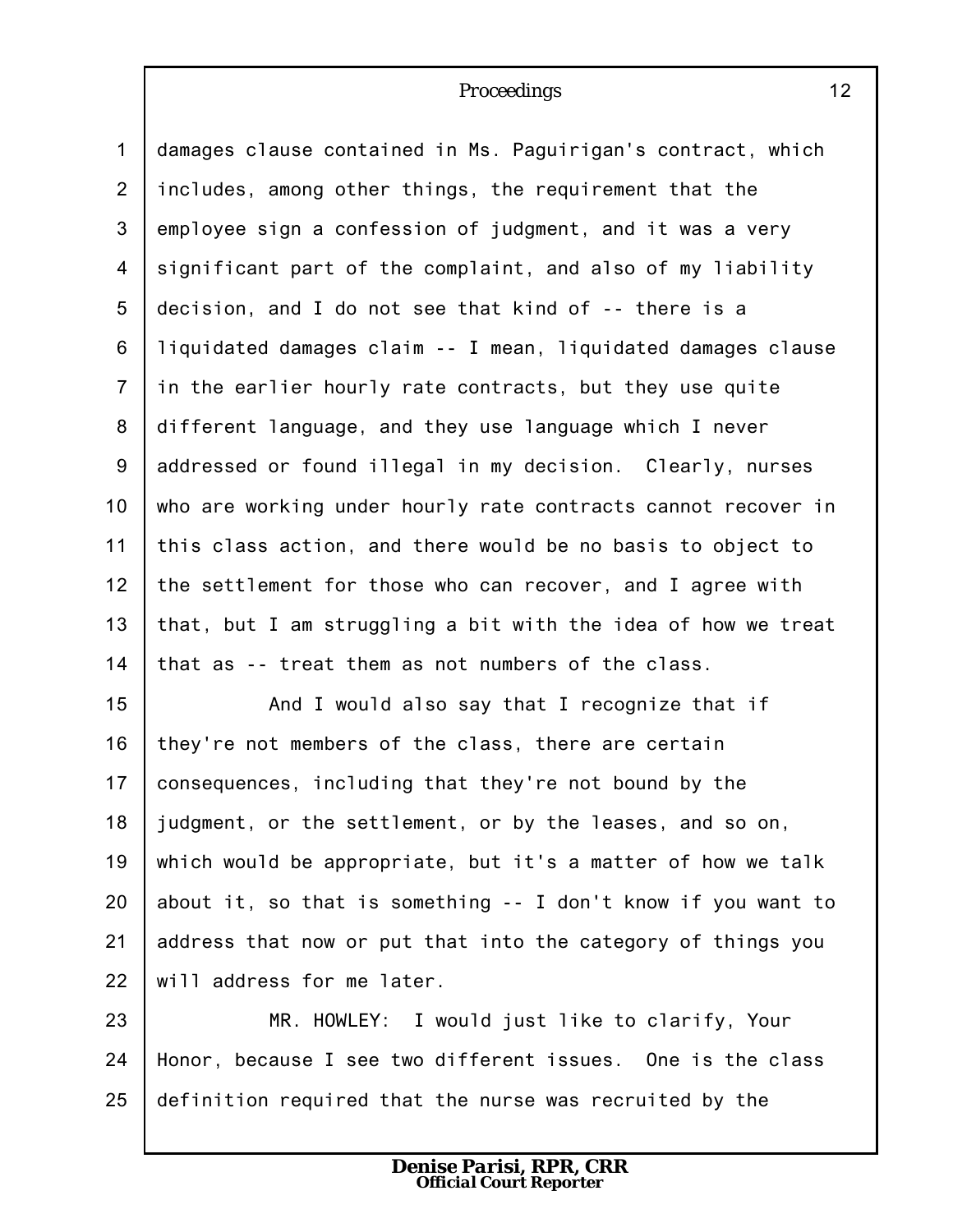| $\mathbf{1}$   | defendants in the Philippines and employed by the defendants   |
|----------------|----------------------------------------------------------------|
| $\overline{2}$ | in the United States after December 23, 2008; and I think with |
| 3              | Mr. Reyes, he was recruited before and signed his contract     |
| 4              | before December 23, 2008. With respect to the named plaintiff  |
| 5              | and others, while the recruitment may have started prior to    |
| 6              | that date, they signed contracts on or after that date, and so |
| $\overline{7}$ | that's why I think the named plaintiff is in, and Mr. Reyes is |
| 8              | not, but I think that's a separate question from the question  |
| 9              | you are posing, which is if a person meets the definition of a |
| 10             | class member because they were recruited in the Philippines    |
| 11             | and employed in the United States at any time since            |
| 12             | December 23, 2008, are they not in the class because they      |
| 13             | would have no damages, or are they in the class but don't have |
| 14             | damages, which are two different concepts.                     |
| 15             | Do I understand the issue correctly, Your Honor?               |
| 16             | THE COURT: Yes.                                                |
| 17             | MR. HOWLEY: Yeah, thank you.                                   |
| 18             | I would prefer to address that thoughtfully in a               |
| 19             | supplemental submission.                                       |
| 20             | THE COURT: All right.                                          |
| 21             | Go ahead, please, with the other --                            |
| 22             | MR. HOWLEY: Okay. With Sheryl Botin Tirol -- her               |
| 23             | objection is filed at ECF number 160 -- she signed a release   |
| 24             | of all claims against Sentosa Recruiting Agency and its        |
| 25             | affiliates. Her contract wasn't produced in discovery.<br>The  |
|                |                                                                |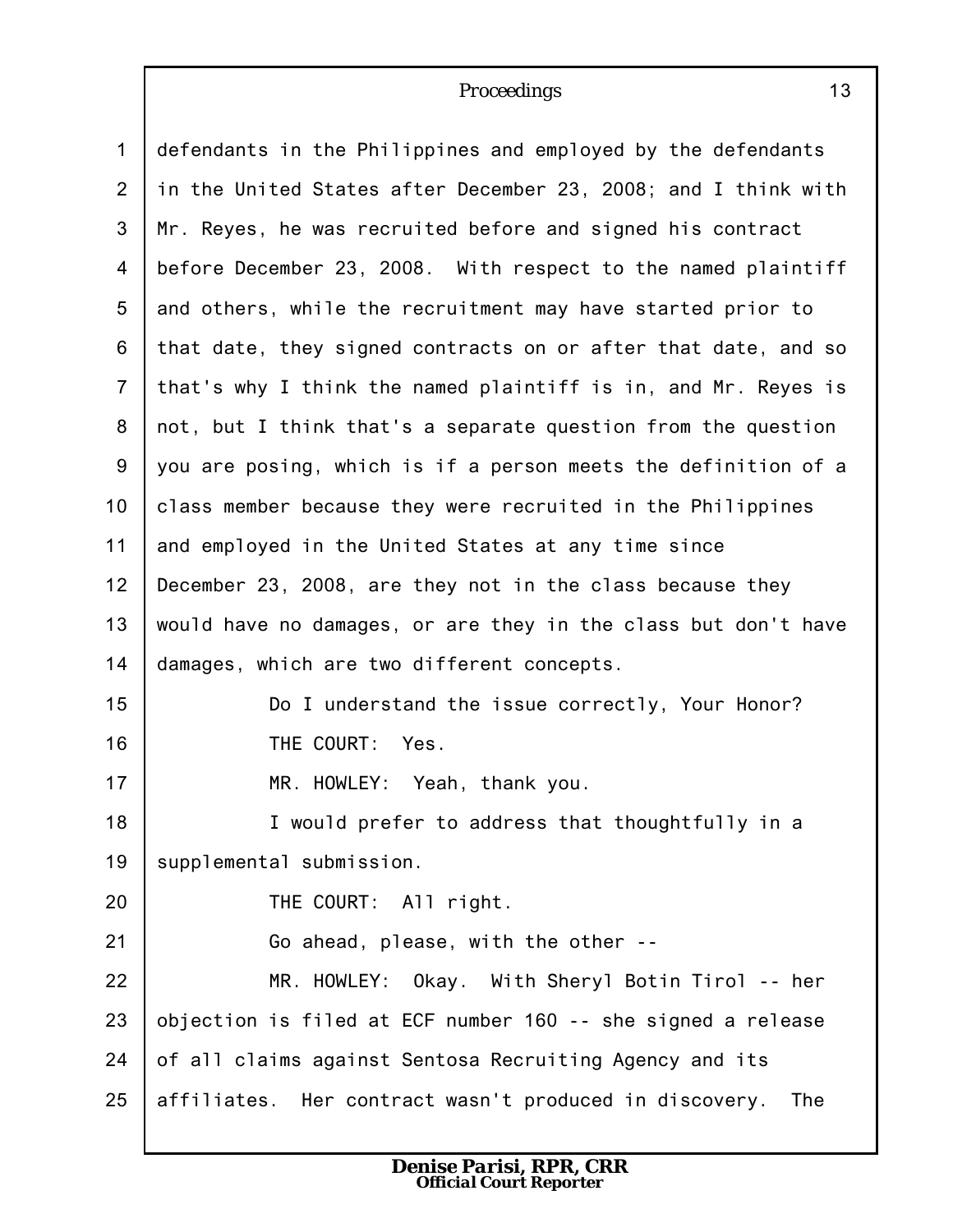|                | 14<br>Proceedings                                              |
|----------------|----------------------------------------------------------------|
| $\mathbf{1}$   | defendants have taken the position that since she released all |
| 2              | of her claims against Sentosa Recruiting Agency and its        |
| 3              | affiliates, she doesn't have a claim and shouldn't be included |
| $\overline{4}$ | in the class.                                                  |
| 5              | THE COURT: Well, it raises an identical position.              |
| 6              | Is the issue here that she's not in the class or that there is |
| $\overline{7}$ | a defense to her claim?                                        |
| 8              | MR. HOWLEY: I understand, Your Honor.                          |
| 9              | THE COURT:<br>Okay.                                            |
| 10             | MR. HOWLEY: And then with -- there are three                   |
| 11             | individuals: Lani Maagad, whose objection is filed at ECF      |
| 12             | 155; May Angelique Palo, whose objection is ECF 158; and       |
| 13             | Rosalie Reyes, whose objection is 163. They were recruited by  |
| 14             | Immediate Home Care, which is not a defendant here, and I      |
| 15             | understand that's why their contracts were not produced in     |
| 16             | discovery, and they were not recruited by any of the           |
| 17             | defendants.                                                    |
| 18             | THE COURT: Mr. Lipsius, did you have anything you              |
| 19             | wanted to add before I respond? I can't hear you, sir.         |
| 20             | MR. LIPSIUS: No, Your Honor. Nothing to add to                 |
| 21             | Mr. Howley.                                                    |
| 22             | THE COURT: All right.                                          |
| 23             | Then, counsel, with respect to these objectors who             |
| 24             | have now been named -- and there was one more, the newer       |
| 25             | objection, did you mention her?                                |
|                |                                                                |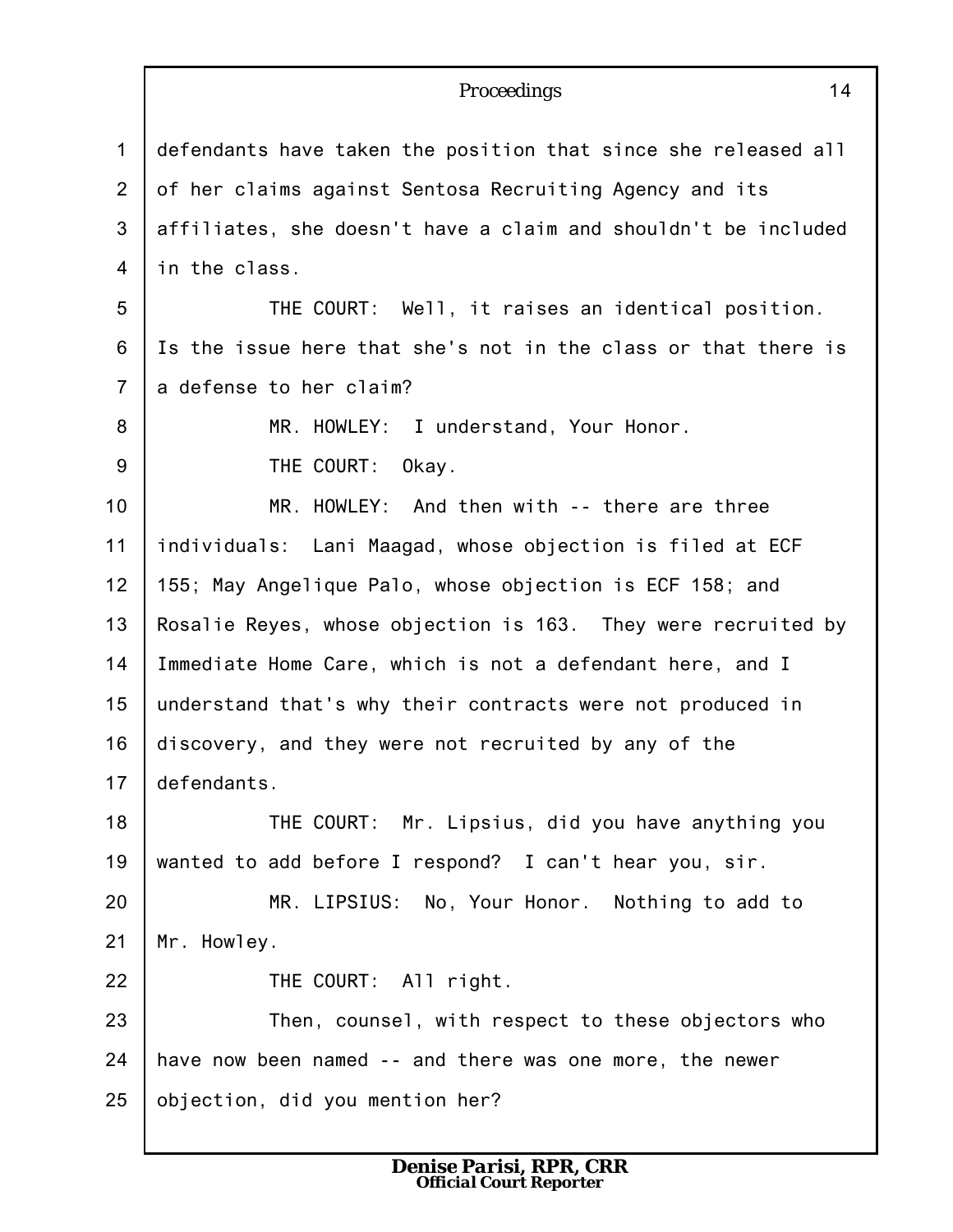#### 1 2 3 4 5 6 7 8 9 10 11 12 13 14 15 16 17 18 19 20 21 22 23 *Proceedings* 15 MR. HOWLEY: I have not mentioned her. I'm happy to do so. THE COURT: You want to do that first? Go ahead. MR. HOWLEY: Evita Bello Rodriguez, which is -- her objection was filed at ECF 173 -- this is a very unique situation that Mr. Lipsius and I have been trying to figure out. The defendants cannot find her contract. She has produced a contract. The defendants do have payroll records which they have sent to me, and I have gone through them, and the payroll records show that for almost all of her -- she worked the full three years, but she worked part-time. She worked most of the time between 20 and 22 hours a week. There were -- more than half the time she did not work -- she worked less than 30 hours, and she did not work at all for 21 weeks, including the entire month of November 2014; February, March, April of 2015; and May of 2015. I will just say briefly that Mr. Lipsius has told me that his clients believe she was she was basically taken off the full-time employment track because she had medical issues in her family to deal with. I was able to speak to her about an hour ago -- she responded to me -- and she admitted to me that there were -- that she, herself, was sick for a significant period of time, and she went back to the

24 25 Philippines because her mother died, and she stayed there for several months, and when -- so she -- she was taken off the

> *Denise Parisi, RPR, CRR Official Court Reporter*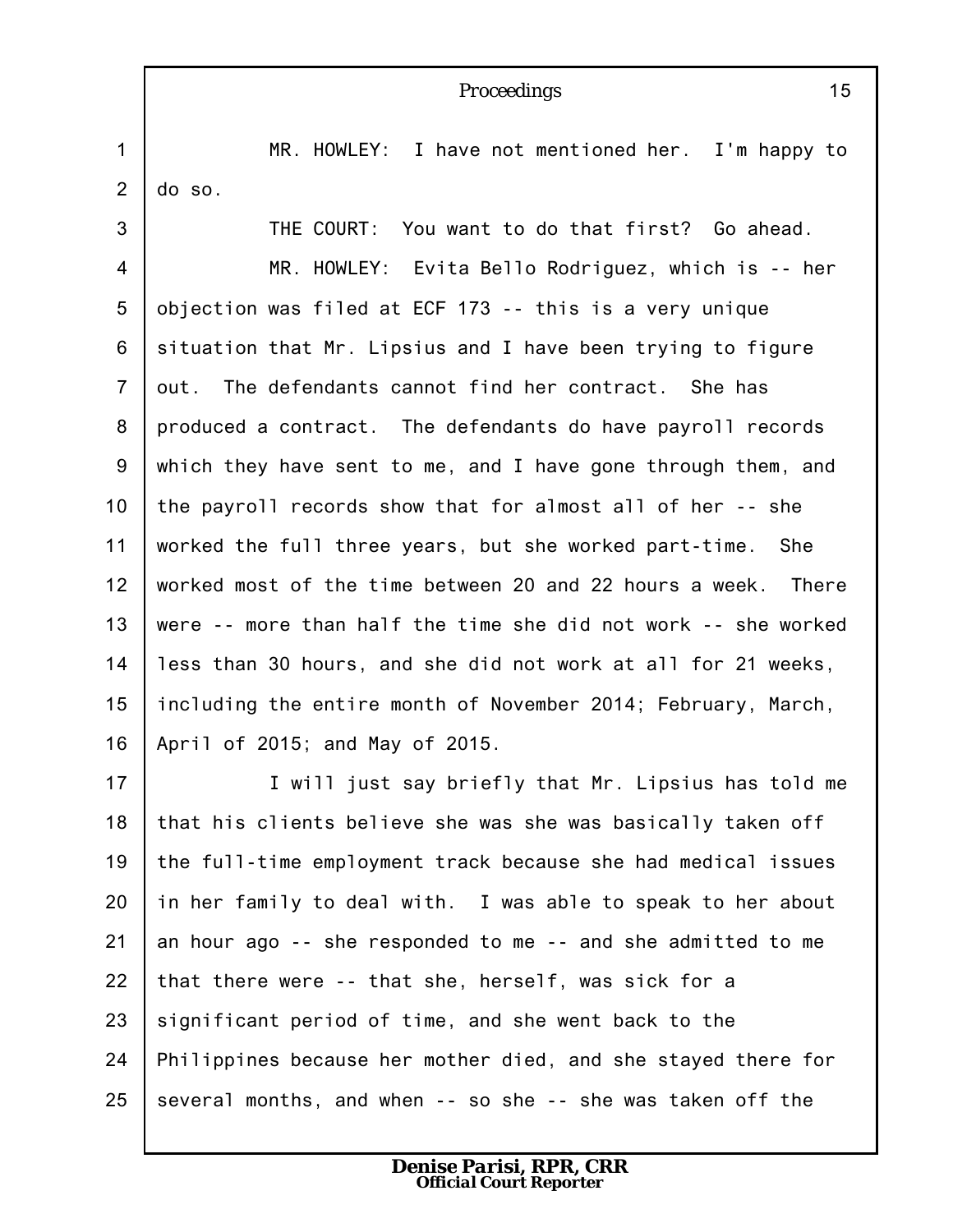1 2 3 4 full-time track, and the contract requires that she work full-time, and when she ended three years of part-time employment, she did not pay anything. That's what I learned from her today.

5 6 7 8 9 10 So, you know, between what Mr. Lipsius was able to gather from his clients and the payroll records that we both saw, basically, over the weekend, and my conversation with her today, it seems like she's a very unique case, and I'm not entirely sure what to do with her, because I have just pulled together this information over a holiday weekend.

11 12 13 THE COURT: Fair enough. She filed her objection late, and I understand you might not have had enough time. All right. Anything else that either of you want to

14 say about this before I discuss anything further?

15 16 MR. HOWLEY: No, Your Honor. That's all I have. THE COURT: All right.

17 18 Counsel, I don't know why, but I can't hear you. MR. LIPSIUS: Can you hear me now? I apologize.

19 20 21 22 23 I don't know if Mr. Howley wants to raise it at this point, but we may be able to come to a resolution just for some sum of money, and I said maybe just to get this moving we discuss that, and I don't know if Mr. Howley wants to discuss it at this point until it's finalized.

24 25 THE COURT: Are you talking about Ms. Palo, or other objectors?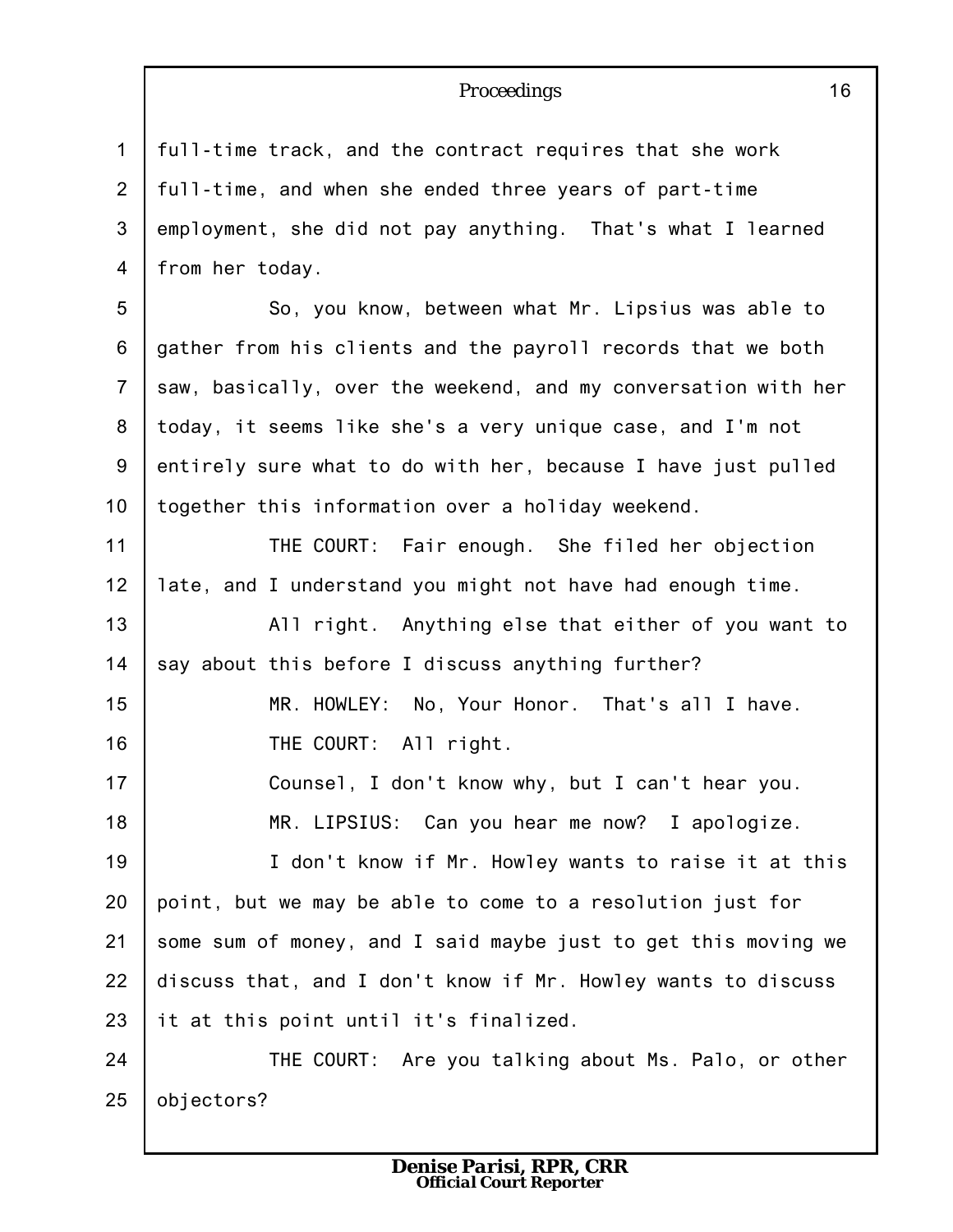| $\mathbf{1}$    | MR. HOWLEY: There are two objectors where the                  |
|-----------------|----------------------------------------------------------------|
| $\overline{2}$  | defendants got offers to settle their claims. One is Eunice    |
| 3               | Ramirez, which we've addressed in our papers, and Ms. Ramirez  |
| 4               | has told me she's willing to accept that. The other is Evita   |
| $5\phantom{.0}$ | Bello Rodriguez, who we were just discussing. Mr. Lipsius has  |
| 6               | proposed settling that claim as well because it's kind of an   |
| $\overline{7}$  | unusual claim, and rather than hold up the settlement, I have  |
| 8               | discussed that with Ms. Rodriguez, she's interested in it, but |
| 9               | I think if we are going to do a supplemental submission, I     |
| 10              | would rather put that all in paper than get into a description |
| 11              | of what might happen.                                          |
| 12              | THE COURT: Yes, okay.                                          |
| 13              | So when I read your papers, I concluded that I                 |
| 14              | really couldn't resolve some of these objections without       |
| 15              | further explanations from counsel. I have some specific        |
| 16              | questions that I will put to you now that may guide you in     |
| 17              | your providing supplemental information, but the bottom line   |
| 18              | is that the record currently before me is insufficient for a   |
| 19              | determination.                                                 |
| 20              | So with respect to Maagad, Palo, and Reyes, these              |
| 21              | three objectors submitted employment contracts with Immediate  |
|                 |                                                                |
| 22              | Home Care, quote, "in collaboration with," closed quote, other |

24 25 these objectors have no contract with the defendant in this case, and they were not recruited by the defendants.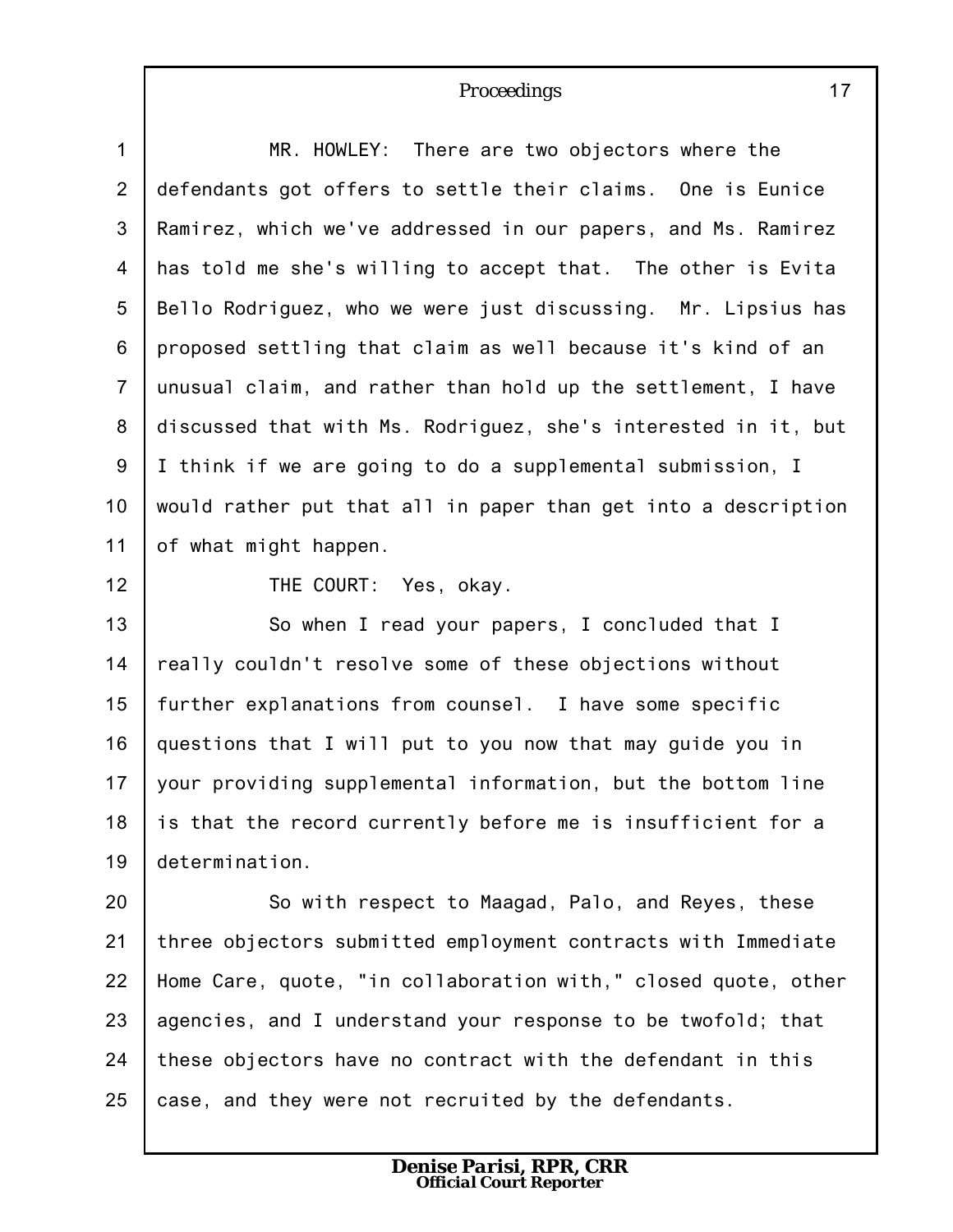1 2 3 4 5 6 7 8 9 10 11 12 13 14 15 16 17 18 19 20 21 22 23 24 25 Now, Ms. Ramirez, who you accept as a member of the class, had a contract with Woodmere, also not a defendant. I think counsel will have to explain how you distinguish them. Second question. Berish Rubinstein, who is a defendant here, signed the contracts as managing partner of Immediate. And Bent Philipson, also a defendant here, signed on behalf of the collaborating entities. How does that affect your position here? And then I have no idea what your basis for saying that they weren't recruited by the defendants is, and I don't know how that can be resolved, so I think you need to look at that. I won't say anything further about Evita Joy Rodriguez since we just discussed that and you think you may have a resolution. Obviously, if I'm not satisfied with your responses, this settlement, which, otherwise, I think is excellent, may fall apart. I can't control that. It's really up to you. We will then have to go back to the lawsuit and continue with the litigation. So my thought is that I should give you 30 days from today to file supplemental responses; and then after I review your supplemental papers, I will decide whether I need to continue this hearing. Let me just see. I think I may have some additional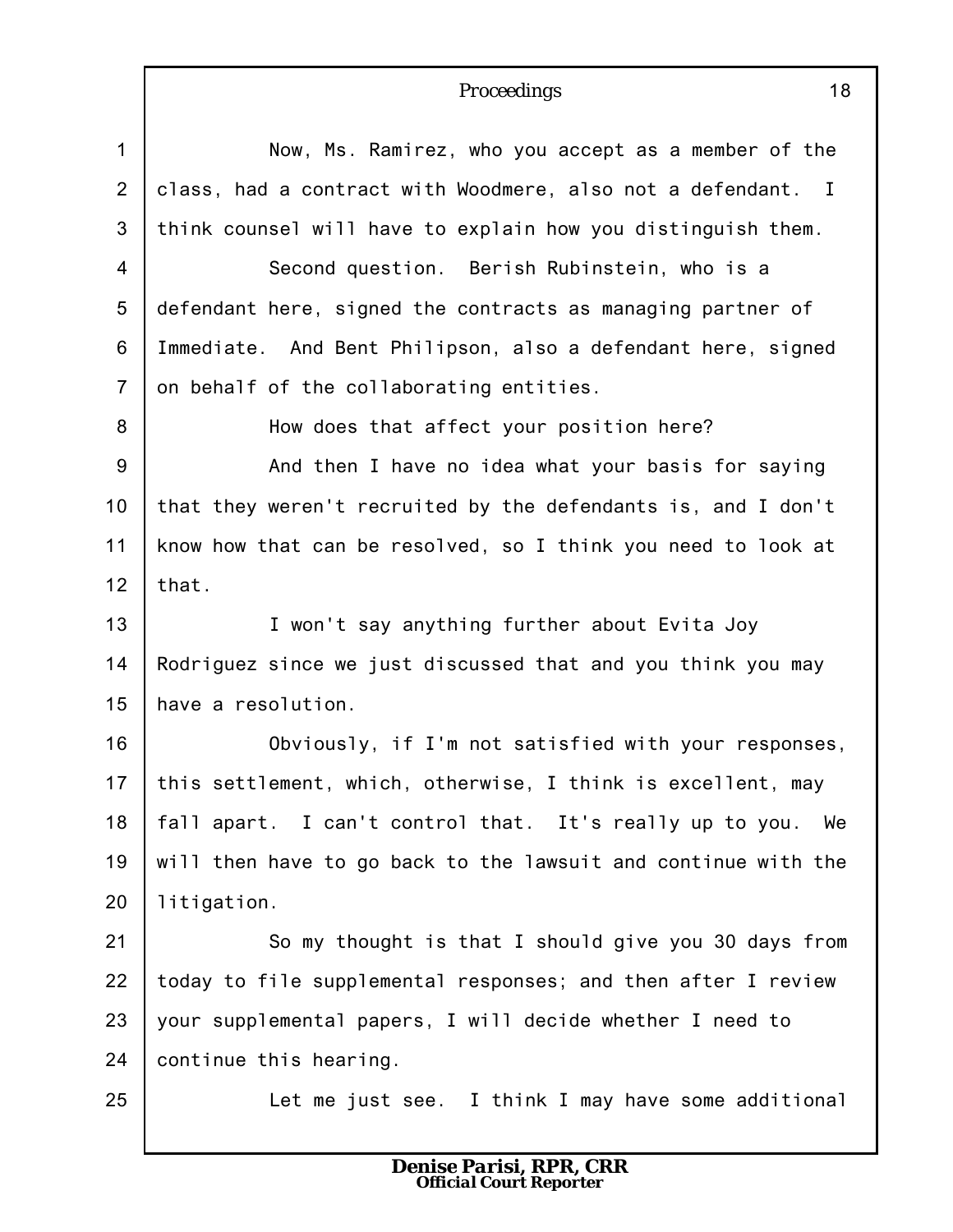|                | 19<br>Proceedings                                              |
|----------------|----------------------------------------------------------------|
| 1              | points that we didn't get to in the earlier discussion.<br>Let |
| $\overline{2}$ | me just check.                                                 |
| 3              | (Pause.)                                                       |
| 4              | THE COURT: With regard to Ms. Renomeron, I would               |
| 5              | like you to lay out more fully what your position is as to why |
| 6              | I should draw one inference as to her despite the fact that    |
| $\overline{7}$ | Ms. Paguirigan seems to fall into a different category.<br>And |
| 8              | how would I know when someone has signed one contract versus   |
| $9\,$          | two?                                                           |
| 10             | Now, with regard to the -- Ms. Botin Tirol, the                |
| 11             | woman who signed a release with the defendants, I have a       |
| 12             | number of questions.                                           |
| 13             | To begin with, she signed a release that you                   |
| 14             | provided settling with defendants Sentosa Recruitment Agency   |
| 15             | and its affiliates, officers, and directors; and you say that  |
| 16             | the defendants in this case are all such affiliates.           |
| 17             | By the way, I should say, she indicates that she               |
| 18             | sent documents to Mr. Howley that -- or maybe Mr. Howley told  |
| 19             | me that in response, that you received documents that she      |
| 20             | didn't send to the Court, so I think it might be helpful if    |
| 21             | Mr. Howley provides those documents to me.                     |
| 22             | So first question with regard to her, in the release           |
| 23             | which you provide, it says she voluntarily terminated her      |
| 24             | contract with Sentosa. I don't have the settlement agreement.  |
| 25             | I just have a release. I don't know what was exchanged.        |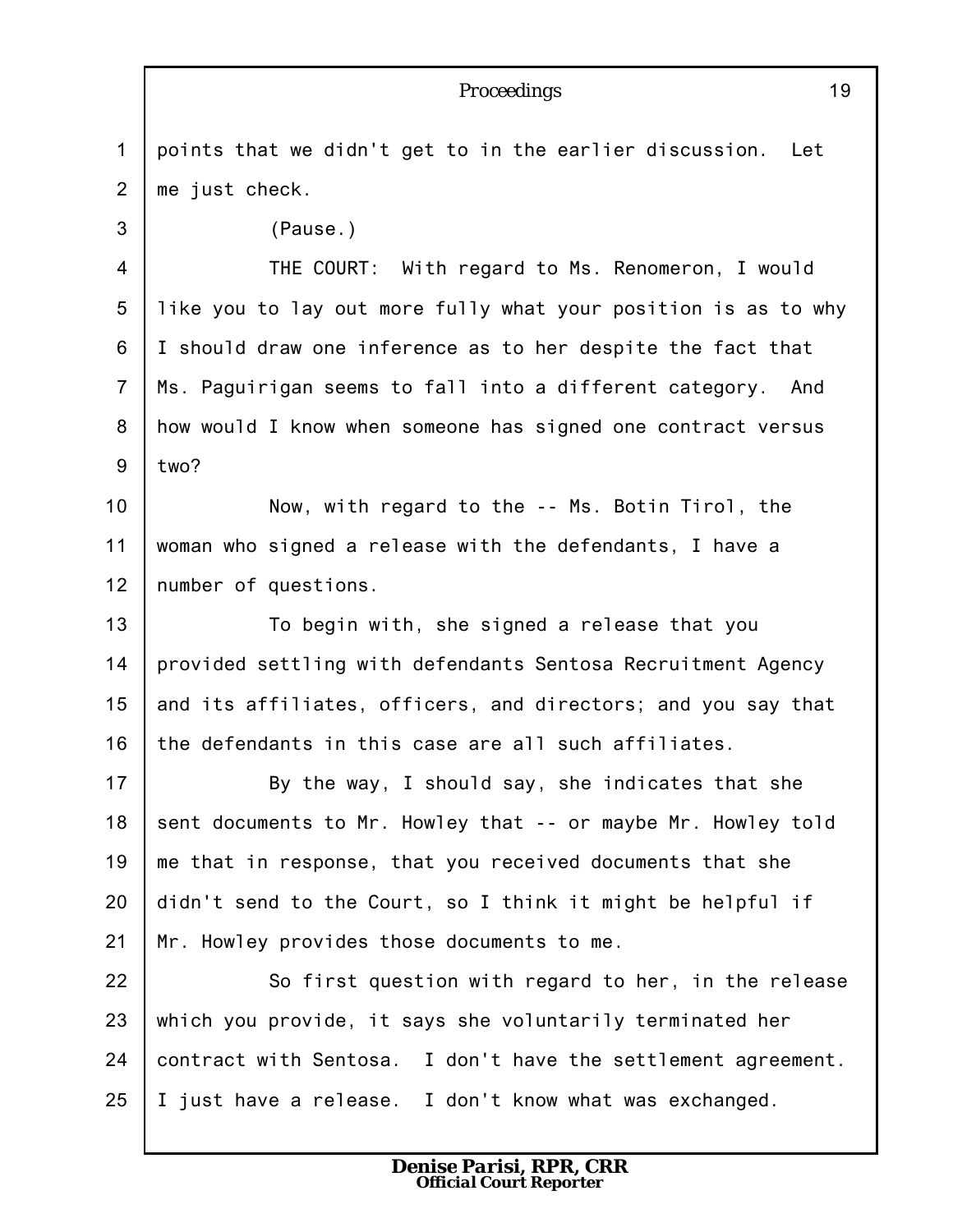1 2 3 4 5 6 7 8 9 10 Mr. Howley's email to her of December 1st, 2021, says just that her claim is based on a buyout -- which we have now discussed what a buyout is -- but I would like to know -- and if her claim -- excuse me -- if her objection is based solely on a buyout claim, I would agree that she isn't in the class whether she settles her claim or not -- that's the end of it -- but is her claim limited to damages from a buyout, which would now be a valid objection, or is she also making a prevailing wage claim and be in the situation of Mr. Ignacio? And, frankly, I can't tell.

11 12 13 14 My second question is: What is your basis for treating all the defendants -- the corporate defendants and the individuals -- as affiliates who are released, assuming that she does have a prevailing wage claim?

15 16 17 18 Third question: Why would the defendants all be affiliates for this purpose but not be included where other objectors who were employed by other entities owned by the individual defendants?

19 20 21 And, again, as I said earlier, I think with respect to this objector, we have an issue with whether she's actually in the class, but -- if there's a valid defense or not.

22 23 24 And I will ask you to get a transcript of this proceeding, which I'm sure you will, and also to post the transcript on the website in the case.

25

Finally, however these objections are ultimately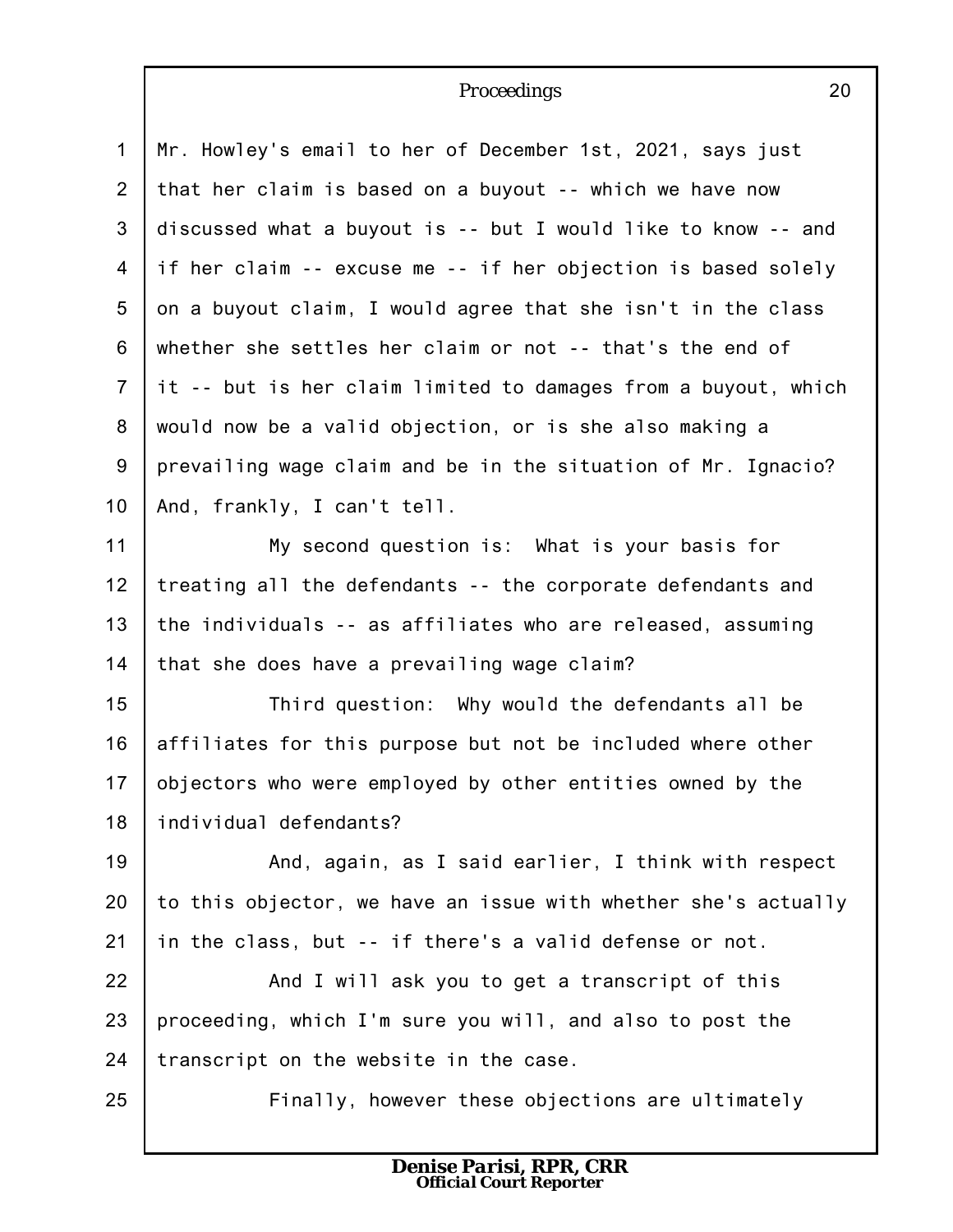1 2 3 resolved, I do have a couple of questions for Mr. Howley based upon his correspondence with Mr. Botin Tirol in responding to her objection.

4 5 6 7 On December 1st, 2021, you wrote an email to her, quote, "Unfortunately, you are not a member of the class. The class was defined four years ago, and there are strict time limits on asserting claims," closed quote.

8 9 10 11 12 13 14 And in a later email on the same day, you wrote, quote, "I understand your disappointment. The judge awarded damages based on underpayments of wages. She did not award any damages based on buyouts. It is strange and it is complicated, but the judge determined that some nurses were underpaid, while other nurses who worked during this same period were not under paid."

15 16 17 18 19 20 21 22 So I understand your statement that I did not award any damages based on buyouts, but my question is what was your basis for saying that there were time limits that affected her membership in the class? And what was your basis for saying that the judge determined that some nurses were underpaid while other nurses who worked during the same period were not underpaid? What court decision, or anything that I said orally, or any other way are you relying on?

23 24 MR. HOWLEY: Your Honor, I would like to go back and look at the whole string of emails with her --

THE COURT: Okay.

25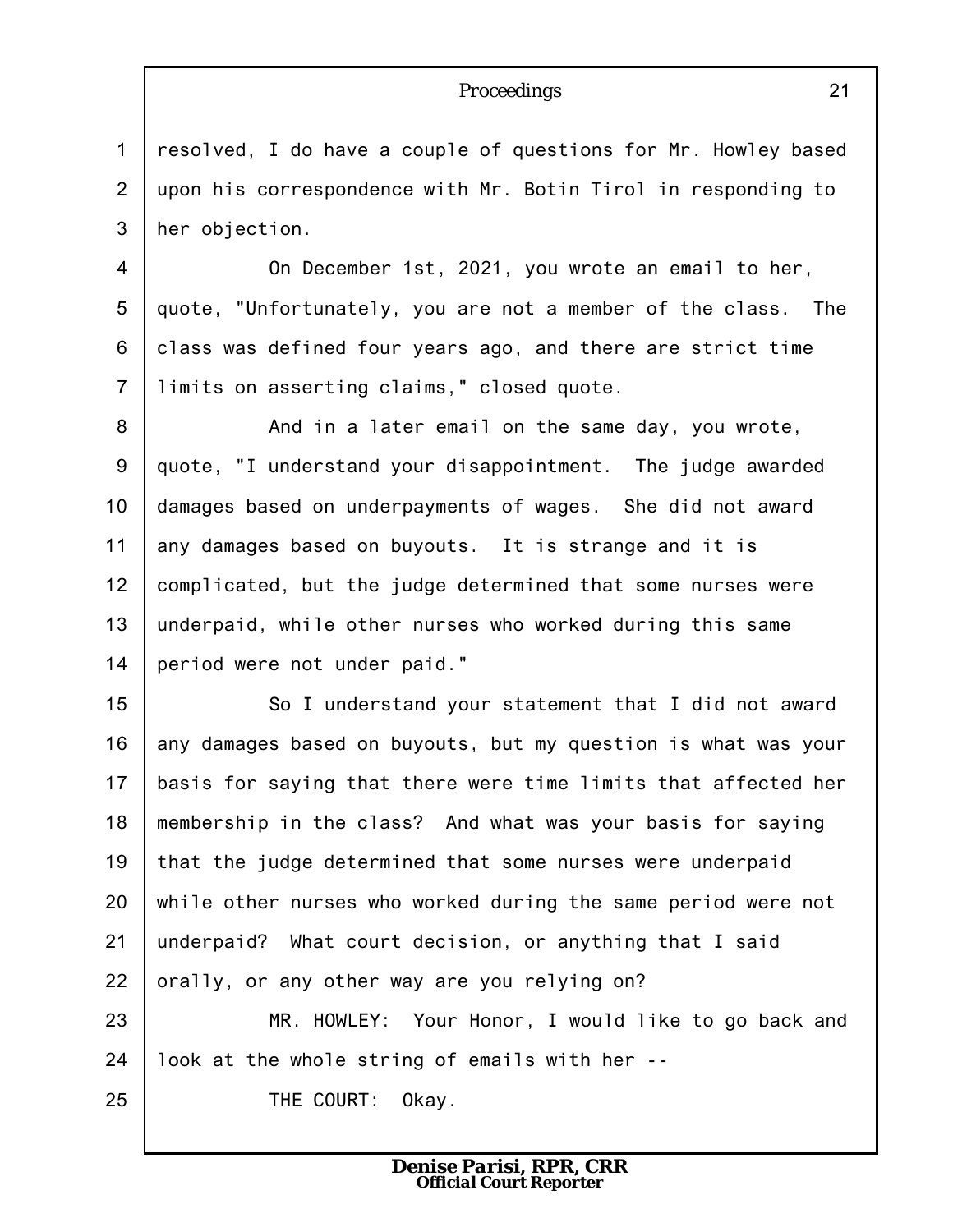|                | Proceedings<br>22                                          |
|----------------|------------------------------------------------------------|
| $\mathbf{1}$   | MR. HOWLEY: $-$ - because I $-$ - I don't have an answer   |
| $\overline{2}$ | off the top of my head.                                    |
| 3              | THE COURT: All right.                                      |
| 4              | So, as I said, counsel, I thought since these are          |
| 5              | serious questions and may require some significant work on |
| 6              | your part, I would like to give you 30 days to file        |
| $\overline{7}$ | supplemental responses.                                    |
| 8              | Victor, do we have a calendar date for that?               |
| $9$            | THE COURTROOM DEPUTY: Yes. That would be the 22nd          |
| 10             | of March, which is a Tuesday.                              |
| 11             | MR. HOWLEY: Your Honor, I don't think we will need         |
| 12             | 30 days.                                                   |
| 13             | THE COURT: That's good. If you need less time --           |
| 14             | MR. HOWLEY: Yeah, I think we can do it in 14.              |
| 15             | THE COURT: All right. So do you want to set a              |
| 16             | deadline of 14?                                            |
| 17             | What is that date, Victor?                                 |
| 18             | THE COURTROOM DEPUTY: March 8th.                           |
| 19             | THE COURT: Very good.                                      |
| 20             | Okay. I don't mean to stop you if there's something        |
| 21             | you want to add now, otherwise --                          |
| 22             | MR. HOWLEY: Not for me, Your Honor.                        |
| 23             | THE COURT: Mr. Lipsius?                                    |
| 24             | THE COURTROOM DEPUTY: You're muted, sir.                   |
| 25             | THE COURT: Now he's muted.                                 |
|                |                                                            |